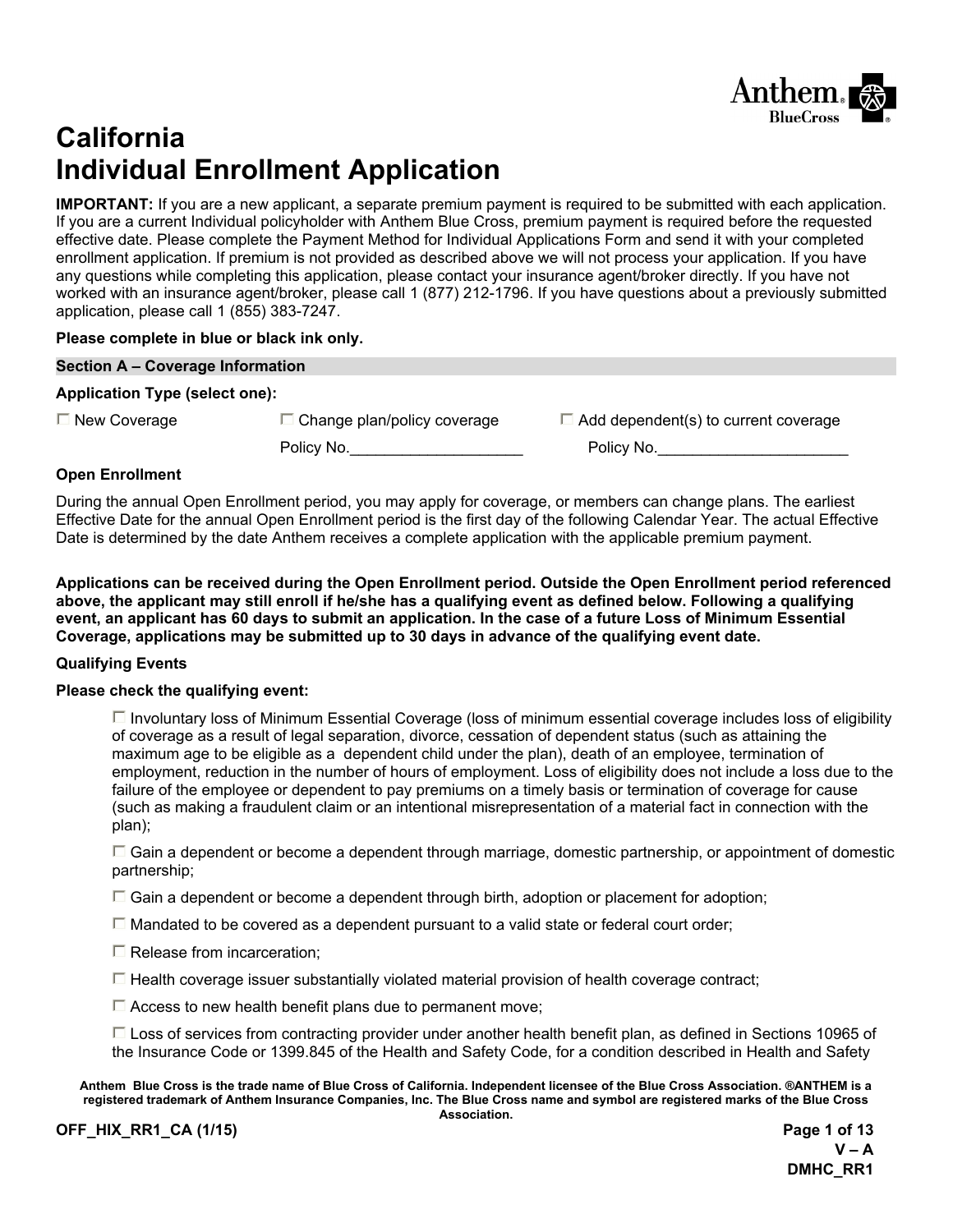Code § 1373.96(c) (an acute condition, serious chronic condition, pregnancy, terminal illness, care of newborn between birth and 36 months of age, or performance of a surgery or other procedure that has been recommended and documented by the provider) and that provider is no longer participating in the health benefit plan;

 $\Box$  Member of the Reserve Forces of the U.S. military returning from active duty or member of the California National Guard returning from active duty under Title 32 of the U.S. Code.

#### Please provide the date of the qualifying event:

If you are applying due to a qualifying event and your application is approved, your effective date is as follows:

- In the case of birth, adoption or placement for adoption or appointment of guardianship, coverage is effective on the date of birth, adoption, or placement for adoption or appointment of guardianship; or
- In the case of marriage, or loss of Minimum Essential Coverage, coverage is effective on the first day of the month following receipt of your application.
- In the case of all other qualifying events, when the application is received between the first day and the fifteenth day of the month, coverage shall become effective the first day of the following month. When the application is received between the sixteenth day and last day of the month, coverage shall become effective the first day of the second following month.

#### **Section B – Applicant Information**

| Last Name                                               | <b>First Name</b>                                   |                      | MI            | <b>Social Security</b><br>Number*(required) |  |  |  |
|---------------------------------------------------------|-----------------------------------------------------|----------------------|---------------|---------------------------------------------|--|--|--|
| Home Address**                                          |                                                     |                      |               |                                             |  |  |  |
| City                                                    | <b>State</b>                                        | <b>ZIP</b><br>County |               |                                             |  |  |  |
|                                                         | Billing Address (street and P.O. Box if applicable) |                      |               |                                             |  |  |  |
| City                                                    |                                                     | <b>State</b>         |               | <b>ZIP</b>                                  |  |  |  |
| <b>Marital/Domestic Partner Status</b>                  | Sex                                                 |                      | Date of Birth |                                             |  |  |  |
| $\Box$ Married $\Box$ Domestic Partner<br>$\Box$ Single | $\Box M \Box F$                                     |                      |               |                                             |  |  |  |
| <b>Primary Phone Number</b>                             | Secondary Phone Number                              | E-mail***            |               |                                             |  |  |  |

*\*Anthem is required by the IRS to collect this information. It is used for internal purposes only and will not be disclosed unless you select the health savings account option in this Application or to federal and state agencies as required by applicable law.* 

*\*\* All information will be mailed to your home address, including billing, private and confidential communications as*  defined by California law, unless you designate a different address under the "Billing Address" field above. This will not *impact rights you may have to invoke a separate Confidential Communication under the Health Insurance and Portability and Accountability Act ("HIPAA").* 

*\*\*\*This information is used for internal purposes only and will not be disclosed unless you select the health savings account option in this Application or to federal and state agencies as required by applicable law.* 

**OFF\_HIX\_RR1\_CA (1/15)** Page 2 of 13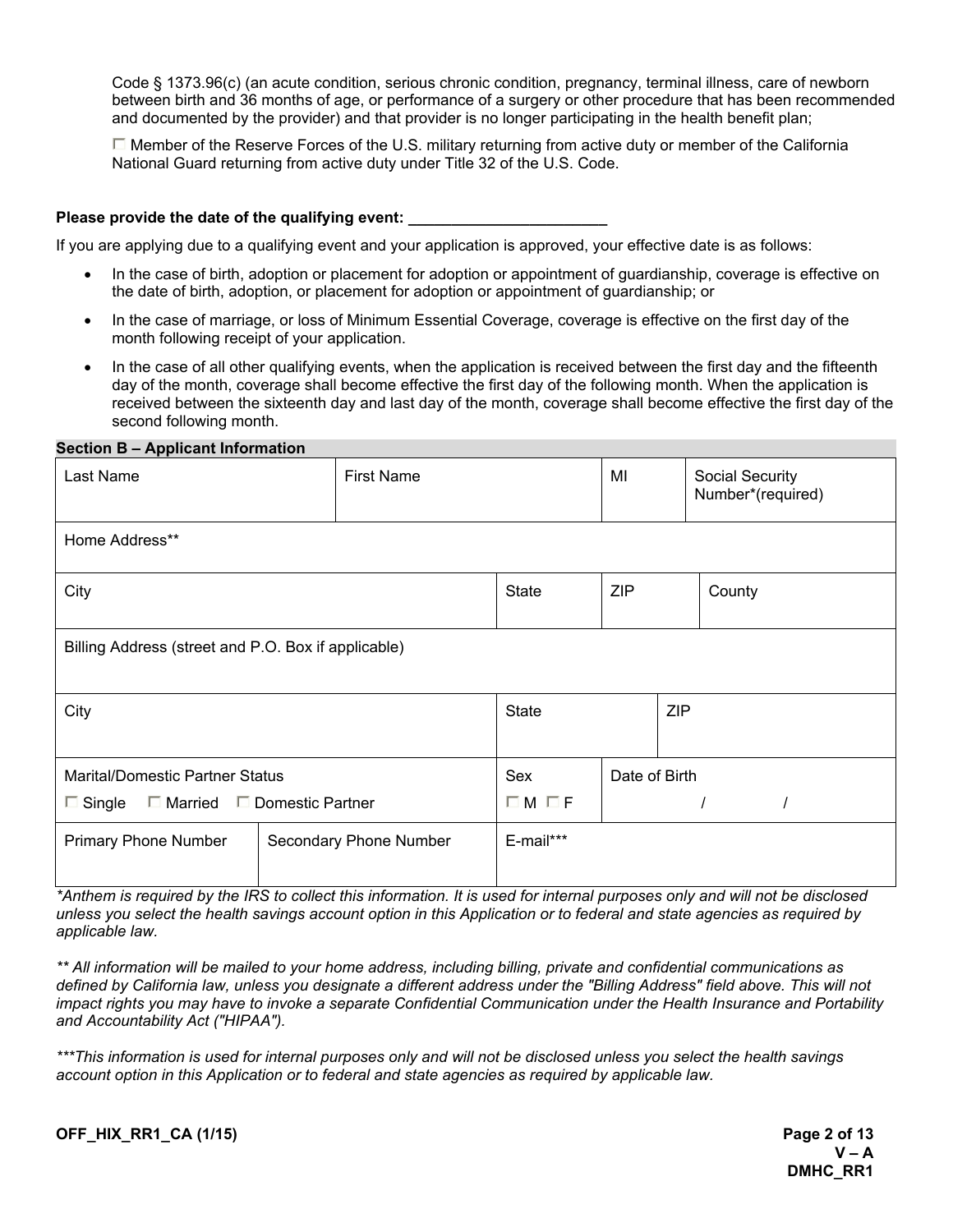#### **Section C – Spouse or Domestic Partner to be Covered Information**

| Last Name                          | <b>First Name</b>              | MI | Relationship<br>$\Box$ Spouse $\Box$ Domestic Partner |
|------------------------------------|--------------------------------|----|-------------------------------------------------------|
| Social Security Number* (required) | Sex<br>$\square$ M $\square$ F |    | Date of Birth                                         |

#### **Section D – Child Dependents to be Covered Information (All fields required. Attach a separate sheet if necessary).**

Dependent information must be completed for all additional child dependents (if any) to be covered under this coverage. An eligible dependent may be your or your spouse's or your Domestic Partner's children, including stepchildren, newborn and adopted children and any child for whom you or your spouse or domestic partner has assumed a parent-child relationship under age twenty-six 26. (List all dependents beginning with the eldest). Children over the age of twenty-six 26 may be eligible for coverage as a dependent if they are incapable of self-sustaining employment by reason of a physically or mentally disabling injury, illness, or condition, and chiefly dependent upon the policyholder or subscriber for support and maintenance. To qualify as an overage dependent, the Dependent's disability must start before the end of the period he or she would become ineligible for coverage.

| <b>Last Name</b> | <b>First Name</b> | MI | <b>Sex</b>           | Date of Birth<br>mm/dd/yyyy | <b>Social</b><br><b>Security</b><br>Number*<br>(required) | <b>Relationship to</b><br><b>Applicant</b> |
|------------------|-------------------|----|----------------------|-----------------------------|-----------------------------------------------------------|--------------------------------------------|
|                  |                   |    | M F<br>$\Box$ $\Box$ | $\prime$<br>$\overline{1}$  |                                                           | $\Box$ Child<br>$\Box$ Other:              |
|                  |                   |    | M F<br>$\Box$ $\Box$ | $\prime$<br>$\overline{1}$  |                                                           | $\Box$ Child<br>$\Box$ Other:              |
|                  |                   |    | M F<br>$\Box$ $\Box$ | $\prime$<br>$\overline{1}$  |                                                           | $\Box$ Child<br>$\Box$ Other:              |
|                  |                   |    | M F<br>$\Box$ $\Box$ | $\prime$<br>$\overline{1}$  |                                                           | $\Box$ Child<br>$\Box$ Other:              |
|                  |                   |    | M F<br>口口            | $\prime$<br>$\prime$        |                                                           | $\Box$ Child<br>$\Box$ Other:              |

*\*Anthem is required by the IRS to collect this information. It is used for internal purposes only and will not be disclosed unless you select the health savings account option in this Application or to federal and state agencies as required by applicable law.*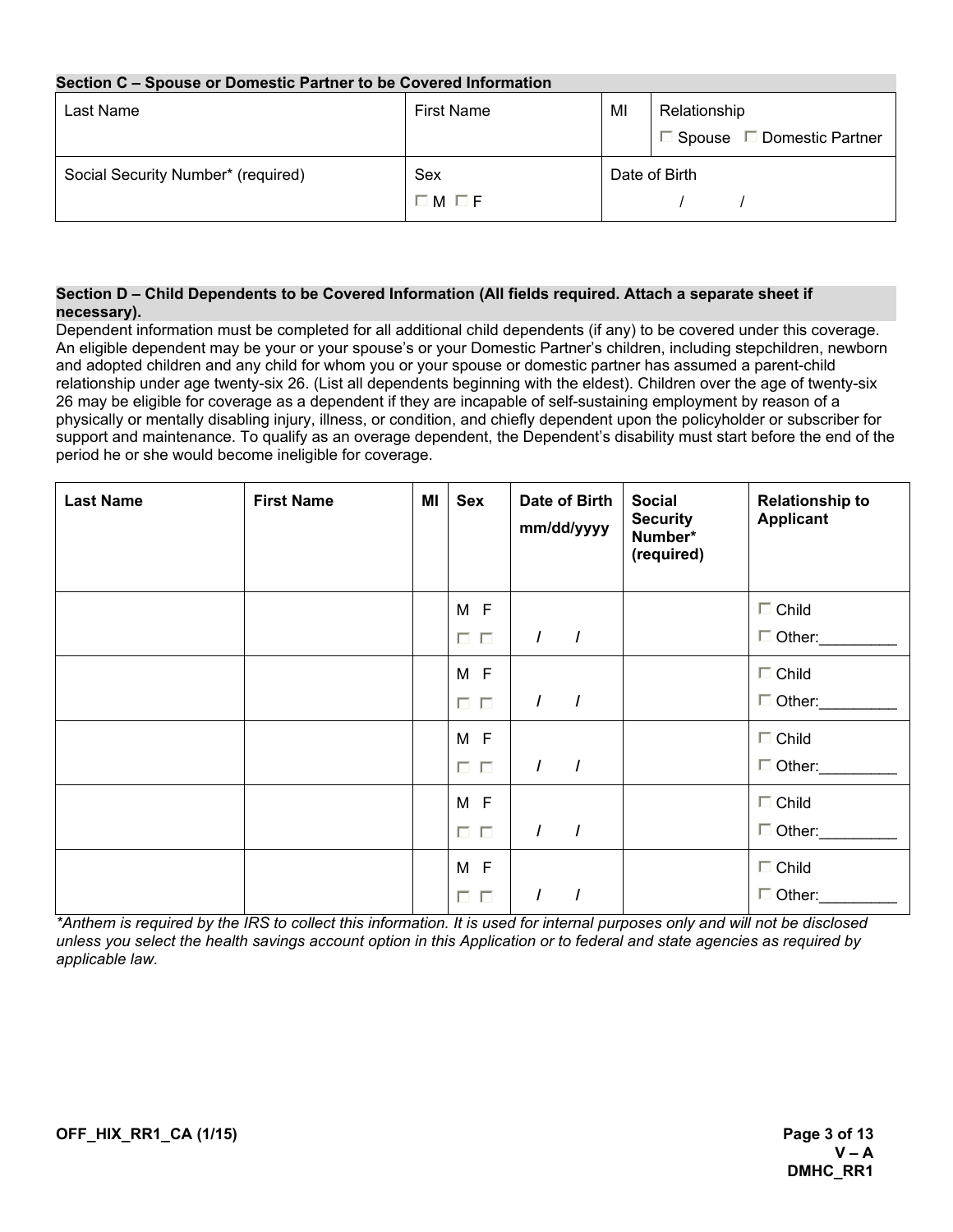| Do you have a child age 26 or over who is incapable of self-sustaining employment by reason of $\square$ Yes $\square$ No<br>a physically or mentally disabling injury, illness or condition for whom coverage is being<br>requested under this contract? |                      |                                                                                            |                         |            |      |
|-----------------------------------------------------------------------------------------------------------------------------------------------------------------------------------------------------------------------------------------------------------|----------------------|--------------------------------------------------------------------------------------------|-------------------------|------------|------|
| eligibility.                                                                                                                                                                                                                                              |                      | If YES, a separate Disabled Dependent Certification form must be submitted to determine    |                         |            |      |
| $\Box$ Please send me a form.                                                                                                                                                                                                                             |                      |                                                                                            |                         |            |      |
| disposition of charges)?                                                                                                                                                                                                                                  |                      | Are any of the applicants listed on the application currently incarcerated (except pending |                         | $\Box$ Yes | ⊟ No |
| If $YES$ , who?                                                                                                                                                                                                                                           |                      |                                                                                            |                         |            |      |
| Preferred written language? (Optional)                                                                                                                                                                                                                    |                      |                                                                                            |                         |            |      |
| $\Box$ Chinese (ZHO) (C/M)                                                                                                                                                                                                                                | $\Box$ Korean (KOR)  | $\Box$ Vietnamese (VIE)                                                                    | $\Box$ Spanish (SPN)    |            |      |
| $\square$ English (ENG)                                                                                                                                                                                                                                   | $\Box$ Tagalog (TGL) | $\Box$ Other (W09)                                                                         |                         |            |      |
| Preferred spoken language? (Optional)                                                                                                                                                                                                                     |                      |                                                                                            |                         |            |      |
| $\Box$ Chinese (ZHO) (C/M)                                                                                                                                                                                                                                | $\Box$ Korean (KOR)  | $\square$ Vietnamese (VIE)                                                                 | $\square$ Spanish (SPN) |            |      |
| $\Box$ English (ENG)                                                                                                                                                                                                                                      | $\Box$ Tagalog (TGL) | $\Box$ Other (W09)                                                                         |                         |            |      |

Applicant **DOES** speak, read and/or write English. If applicant does not speak, read or write English, the interpreter must sign and submit a "Statement of Accountability".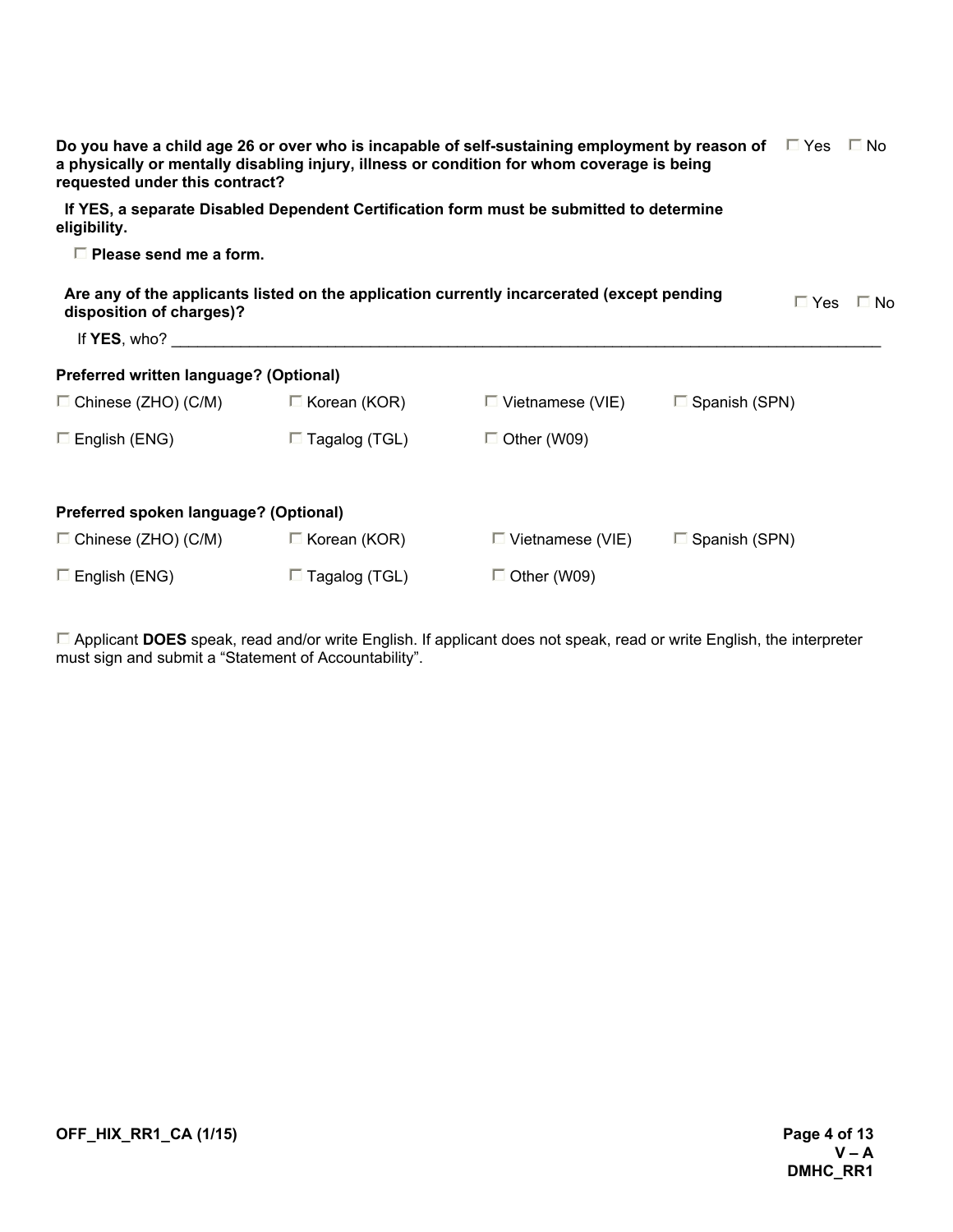#### *Select ONE Plan...then select ONE Individual Deductible/Coinsurance option.*

*Total Family Deductible is two (2) times the amount shown.* 

Applicants must reside in one of these counties to enroll: Alameda, Alpine, Amador, Butte, Calaveras, Colusa, Contra Costa, Del Norte, Glenn, Humboldt, Imperial, Inyo, Kern, Lake, Lassen, Marin, Mariposa, Mendocino, Merced, Modoc, Mono, Monterey, Napa, Nevada, Plumas, San Benito, San Joaquin, San Luis Obispo, San Mateo, Santa Barbara, Santa Cruz, Shasta, Sierra, Siskiyou, Solano, Sonoma, Stanislaus, Sutter, Tehama, Trinity, Tulare, Tuolumne, Ventura, and Yuba.

| <b>Plan/Policy</b>                                                                     | <b>Offered by Anthem Blue</b><br>$Cross^{**}$ |
|----------------------------------------------------------------------------------------|-----------------------------------------------|
|                                                                                        |                                               |
| <b>METAL LEVEL BRONZE</b>                                                              |                                               |
| $\Box$ Anthem Bronze 60 D PPO                                                          | $\Box$ \$5,000/30% 1FZ4                       |
| $\Box$ Anthem Bronze Pathway PPO                                                       | $\Box$ \$5,750/20% 1FZH                       |
| $\Box$ Anthem Bronze Pathway PPO                                                       | $\square$ \$5,000/25% 1FZ5                    |
| $\Box$ Anthem Bronze Pathway PPO                                                       | $\Box$ \$6,250/20% 1FZL                       |
| <b>METAL LEVEL SILVER</b>                                                              |                                               |
| $\Box$ Anthem Silver 70 D PPO                                                          | $\Box$ \$2,000/20% 1FZX                       |
| $\Box$ Anthem Silver Pathway PPO                                                       | $\square$ \$2,000/25% 1FZ9                    |
| $\Box$ Anthem Silver Pathway PPO                                                       | $\Box$ \$1,750/30% 1FZB                       |
| <b>METAL LEVEL GOLD</b>                                                                |                                               |
| $\Box$ Anthem Gold 80 D PPO                                                            | $\square$ \$0/20% 1G09                        |
| <b>METAL LEVEL PLATINUM</b>                                                            |                                               |
| $\Box$ Anthem Platinum 90 D PPO                                                        | □ \$0/10% 1G0F                                |
| Catastrophic Plans (only available for Applicants under age 30 or otherwise qualified) |                                               |
| $\Box$ Anthem Minimum Coverage D PPO                                                   | $\Box$ \$6,600/0% 1FZE                        |
| <b>HSA Plans</b>                                                                       |                                               |
| <b>METAL LEVEL BRONZE</b>                                                              |                                               |
| $\Box$ Anthem Bronze 60 D HSA PPO                                                      | $\Box$ \$4,500/40% 1FZQ                       |

**YES,** I would like to establish a health savings account in conjunction with the HSA-compatible health plan I selected. Please forward my information to Anthem Blue Cross's banking partner. (Please fill in your social security number in Section B.)

**NO, I DO NOT** want to establish a health savings account in conjunction with the HSA-compatible health plan I selected above. Please **DO NOT** forward my information to Anthem Blue Cross's banking partner.

**\*\*These products are issued by Anthem Blue Cross and are regulated by the California Department of Managed Health Care.**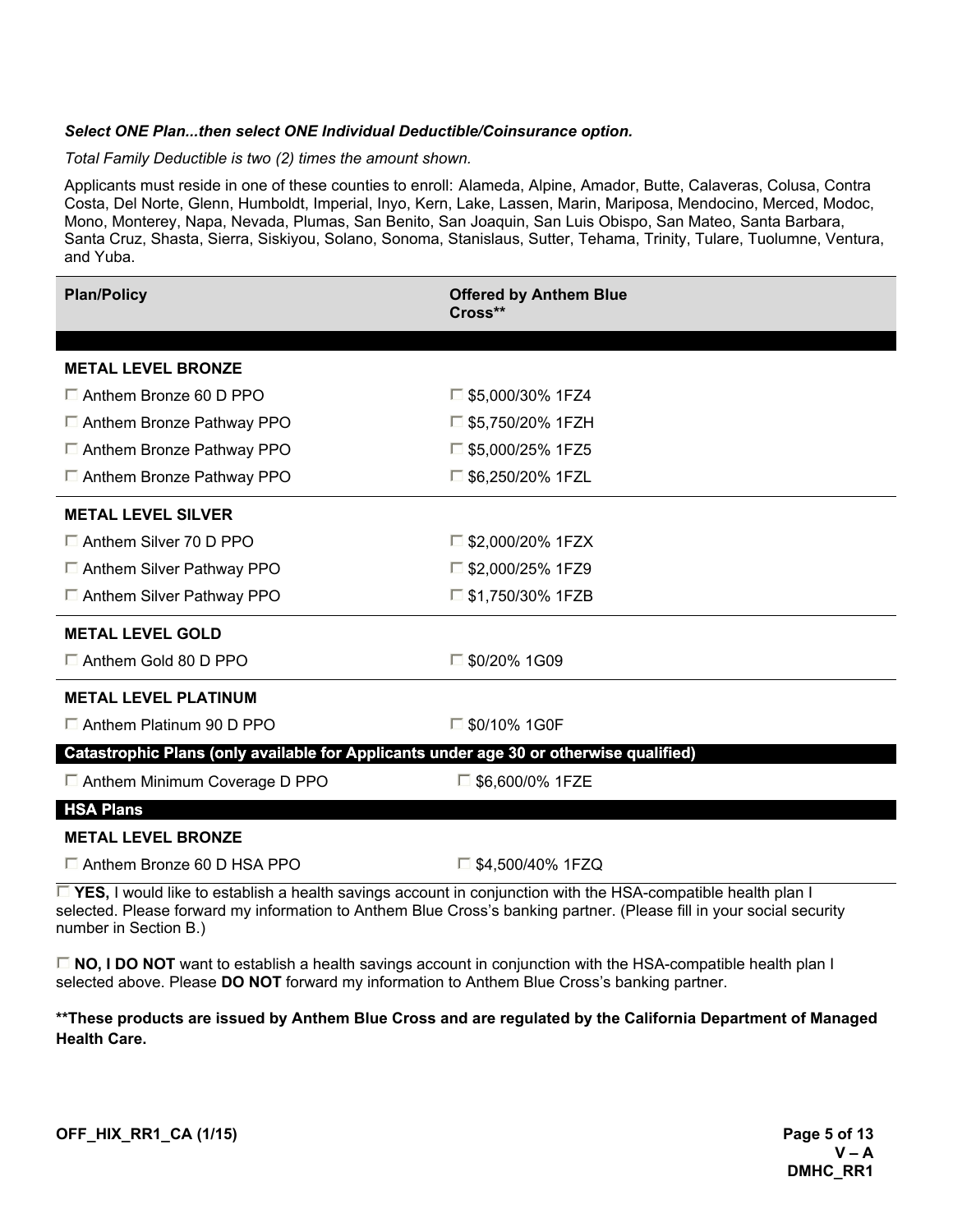Please choose a Primary Care Physician for each family member from the Provider Directory, which can be found at www.anthem.com, or by calling 1 (866) 297-7647. If you do not choose a PCP, then one will be selected for you.

| <b>Applicant</b>         | <b>Primary Care Physician (PCP)</b> | <b>PCP ID</b> | <b>Current Patient</b> | <b>PMG/IPA ID*</b> |
|--------------------------|-------------------------------------|---------------|------------------------|--------------------|
| <b>Primary Applicant</b> |                                     |               | $\Box$ Yes $\Box$ No   |                    |
| Spouse/Domestic Partner  |                                     |               | $\Box$ Yes $\Box$ No   |                    |
| Dependent Name:          |                                     |               | $\Box$ Yes $\Box$ No   |                    |
| Dependent Name:          |                                     |               | $\Box$ Yes $\Box$ No   |                    |
| Dependent Name:          |                                     |               | Yes $\Box$ No<br>I.    |                    |

*\*PMG = Participating Medical Group, IPA = Independent Practice Association*

 $\Box$  Please check box if any additional sheets of paper have been completed for this section. If so, please attach and return the additional sheets with this application.

#### **Section F – Dental Coverage**

**Yes, I wish to purchase additional dental coverage to supplement the pediatric Essential Health Benefits to age**  19 **which are included in the medical plans above.** 

#### **Select All that Apply:**

 $\Box$  \* Anthem Family Dental PPO (1FQZ)  $\Box$  \* Dental Select HMO (1F3E)

Select who you are enrolling (applies to individuals listed on this application only):

 $\square$  Applicant only  $\square$  Applicant & all dependent children listed  $\square$  Applicant & all dependent children listed  $\square$  Applicant, Spouse or Domestic Partner, and D

 $\Box$  Applicant, Spouse or Domestic Partner, and all dependent children listed

#### **\*This product is issued by Anthem Blue Cross and is regulated by the California Department of Managed Health Care.**

If you choose the Dental SelectHMO plan, you must choose a Primary Care Dentist for each family member and enter the number of the Dental Office you have chosen.

| <b>Applicant</b>         | <b>Primary Care Dentist</b> | <b>Current Patient</b> | <b>Primary Care Dentist</b><br><b>Number</b> |
|--------------------------|-----------------------------|------------------------|----------------------------------------------|
| <b>Primary Applicant</b> |                             | $\Box$ Yes $\Box$ No   |                                              |
| Spouse/Domestic Partner  |                             | $\Box$ Yes $\Box$ No   |                                              |
| Dependent Name:          |                             | $\Box$ Yes $\Box$ No   |                                              |
| Dependent Name:          |                             | $\Box$ Yes $\Box$ No   |                                              |
| Dependent Name:          |                             | $\Box$ Yes $\Box$ No   |                                              |

 $\Box$  Please check box if any additional sheets of paper have been completed for this section. If so, please attach and return the additional sheets with this application.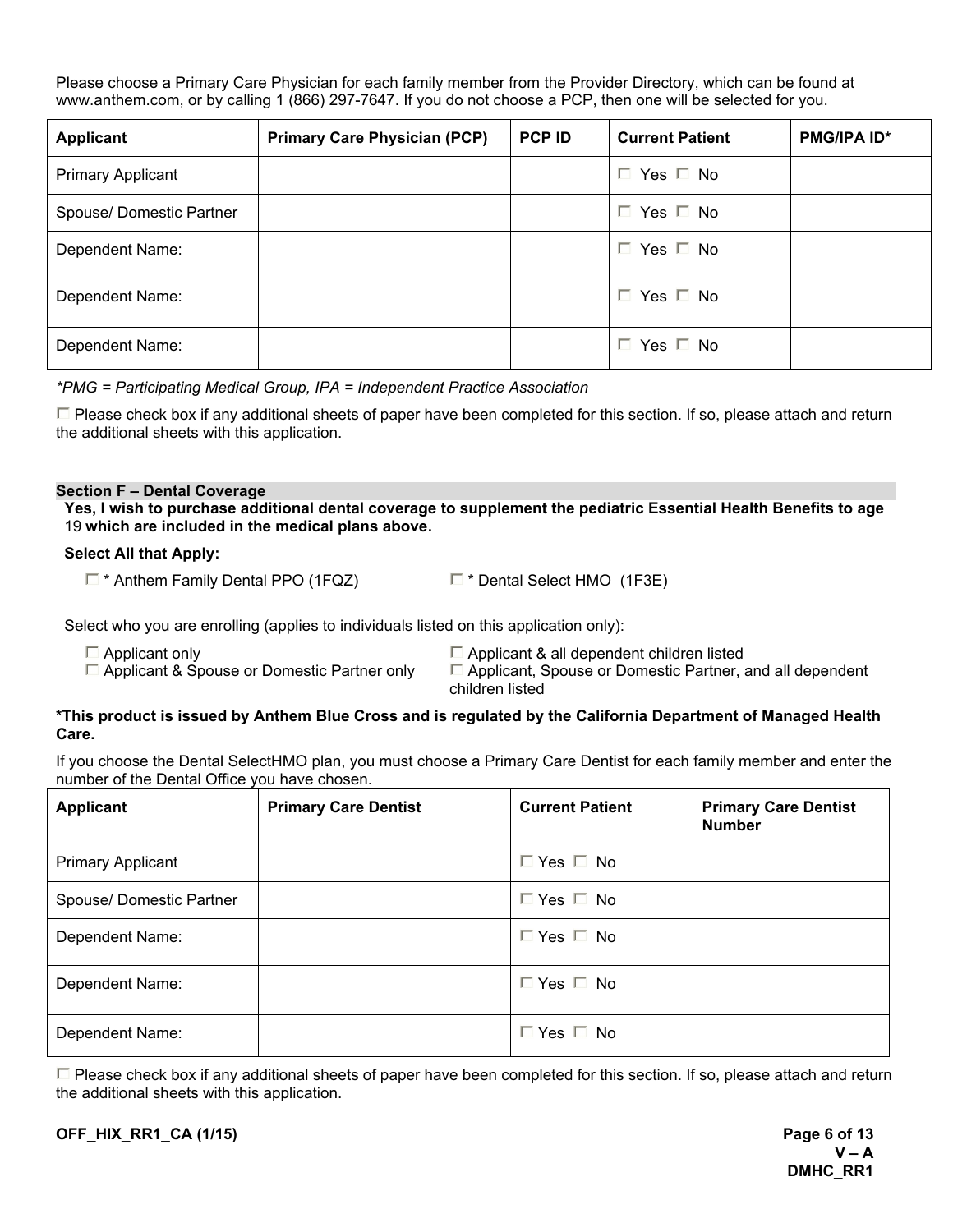| <b>Section G - Other Health Coverage</b><br>Are you or anyone applying for coverage currently eligible for Medicare?       |                                                                           | $\Box$ Yes<br>⊟ No      |  |  |
|----------------------------------------------------------------------------------------------------------------------------|---------------------------------------------------------------------------|-------------------------|--|--|
| If YES, who?                                                                                                               |                                                                           |                         |  |  |
|                                                                                                                            | Start date of benefits/coverage: 1 1 1 End date of benefits/coverage: 1 1 |                         |  |  |
| Do you, or anyone applying for coverage, currently have health care coverage?                                              |                                                                           | $\Box$ Yes<br>$\Box$ No |  |  |
| If YES, please provide the following:                                                                                      |                                                                           |                         |  |  |
| Name(s) of covered persons. If the whole family, simply write ALL in space below.<br>Identification Number(s)              |                                                                           |                         |  |  |
| Name and phone number of prior carrier(s)                                                                                  |                                                                           |                         |  |  |
| Type of coverage<br>$\Box$ Group<br>$\Box$ Individual                                                                      | <b>Effective Date of Coverage</b>                                         |                         |  |  |
| Will you be cancelling this coverage if approved for Anthem Blue Cross coverage?<br>If YES, what is the cancellation date? |                                                                           | $\Box$ Yes<br>$\Box$ No |  |  |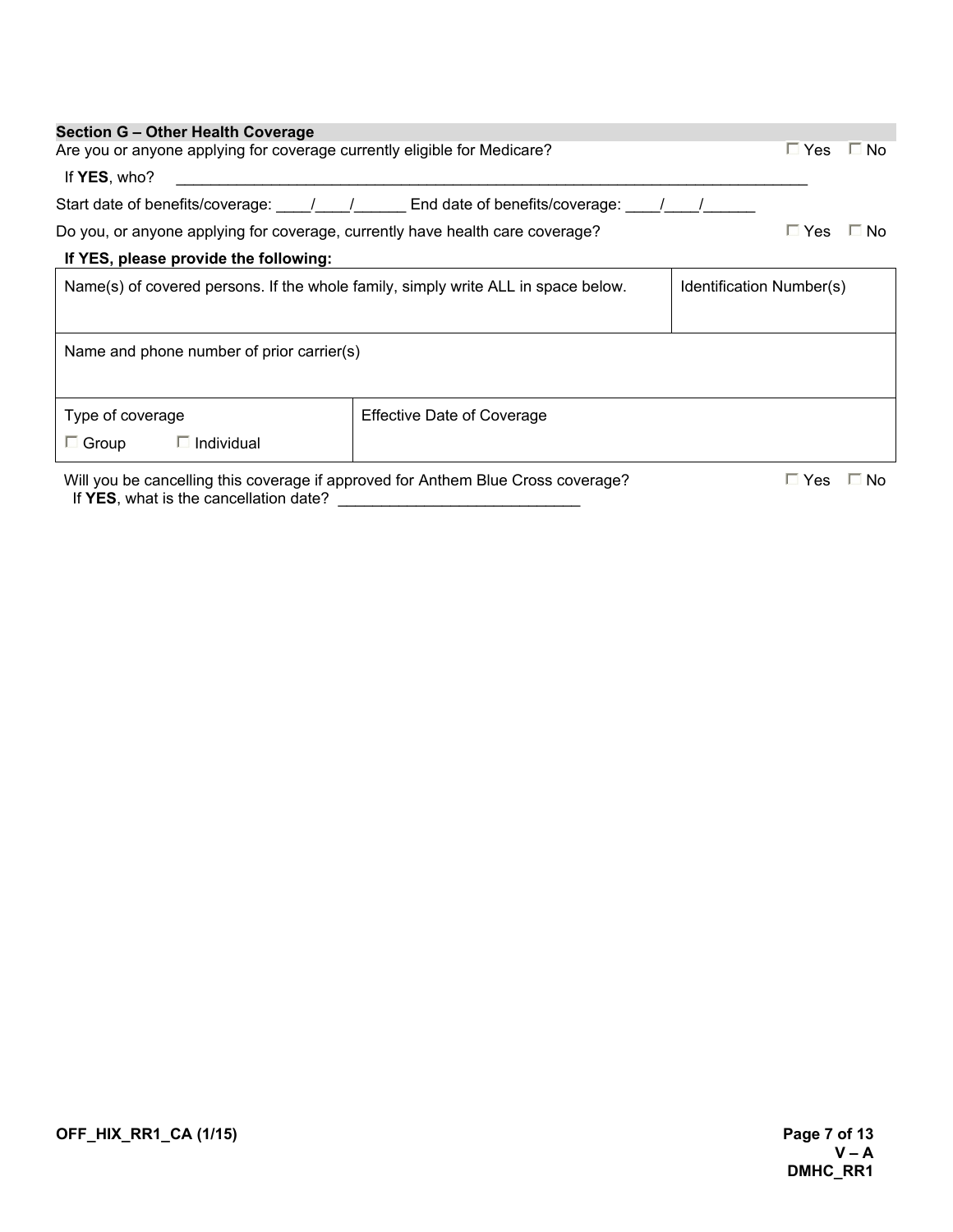#### **Section H – Significant Terms, Conditions and Authorizations (TERMS)**

#### **Please read this section carefully before signing the application.**

#### **All Applicants**

I, the undersigned, understand that under the Anthem Blue Cross plan/policy in which I am enrolling, I will have considerably higher personal financial costs if I use an out-of-network hospital or physician than if I use a network hospital or physician. Contact customer service at 1-866-297-7647 with any questions about the use of network providers and the financial impact of using out-of-network providers.

#### **HIV Testing PROHIBITED:**

#### **California law prohibits an HIV test from being required or used by health insurance companies as a condition of obtaining health insurance.**

- I understand that although Anthem Blue Cross requires payment with my application, sending my initial premium with this application, and the receipt of my payment by Anthem Blue Cross, does not mean that coverage has been approved. I may not assign any payment under my Anthem Blue Cross program. I am applying for the coverage selected on this application. I understand that, to the extent permitted by law, Anthem Blue Cross reserves the right, based upon eligibility requirements, to accept or decline this application. I understand that if my application is denied, my bank account or credit card will not be charged.
- I will notify Anthem Blue Cross of any changes that affect my eligibility or my dependents eligibility for coverage. This includes changes in address, marriage, divorce, dissolution of domestic partnership, death, or dependent status.
- I understand Anthem Blue Cross may convert my payment by check to an electronic Automated Clearinghouse (ACH) debit transaction and that my original check will be destroyed. The debit transaction will appear on my bank statement although my check will not be presented to my financial institution or returned to me. This ACH debit transaction will not enroll me in any Anthem Blue Cross automatic debit process and will only occur each time I send a check to Anthem Blue Cross. Any resubmissions due to insufficient funds may also occur electronically. I understand that all checking transactions will remain secure, and my payment by check constitutes acceptance of these terms.
- By signing this application, I agree and consent to the recording and/or monitoring of any telephone conversation between Anthem Blue Cross and myself.
- I understand I am applying for individual health coverage which is not part of any employer-sponsored plan. I certify that neither I nor any dependent is receiving any form of reimbursement or compensation for this coverage from any employer. I understand that I am responsible for 100% of the premium payment and I am also responsible to ensure that premiums are paid.
- I understand that my domestic partner, if applicable, is eligible for coverage only if he or she has established a domestic partnership with me pursuant to California law.
- $\Box$  By checking this box, I authorize and expressly consent that Anthem Blue Cross and its affiliated companies may send and deliver to me any communication that is not required to be provided to me by United States mail, including but not limited to legally required Plan Notices, policies, agreements, evidence of coverage booklets and eligibility, enrollment and billing and explanation of benefits statements, electronically, either by e-mail or via the Internet. Examples of documents that will not be sent by electronic means and will continue to be sent by U.S. Mail include notices of cancellation, notices of grace period, notices that will terminate your coverage, and notices regarding a denial of coverage. I understand that I can revoke this authorization or request paper copies at any time by contacting Anthem Blue Cross customer service or online at www.anthem.com.
- I acknowledge that I have read the Significant Terms, Conditions, and Authorizations, and I accept such provisions as a condition of coverage. I represent that the answers given to all questions on this application are true and accurate to the best of my knowledge and belief, and I understand they are being relied on by Anthem Blue Cross in accepting this application. Any act or practice that constitutes fraud or intentional misrepresentation of material fact found in this application may result in denial of benefits, rescission or cancellation of my coverage(s).
- As part of the W-9 Certification required by the Internal Revenue Service, I certify that the SSN number shown on this form is my correct taxpayer identification number (or I am waiting for a number to be issued to me) and I am not subject to backup withholding because: (a) I am exempt from backup withholding, or (b) I have not been notified by

**OFF\_HIX\_RR1\_CA (1/15) Page 8 of 13**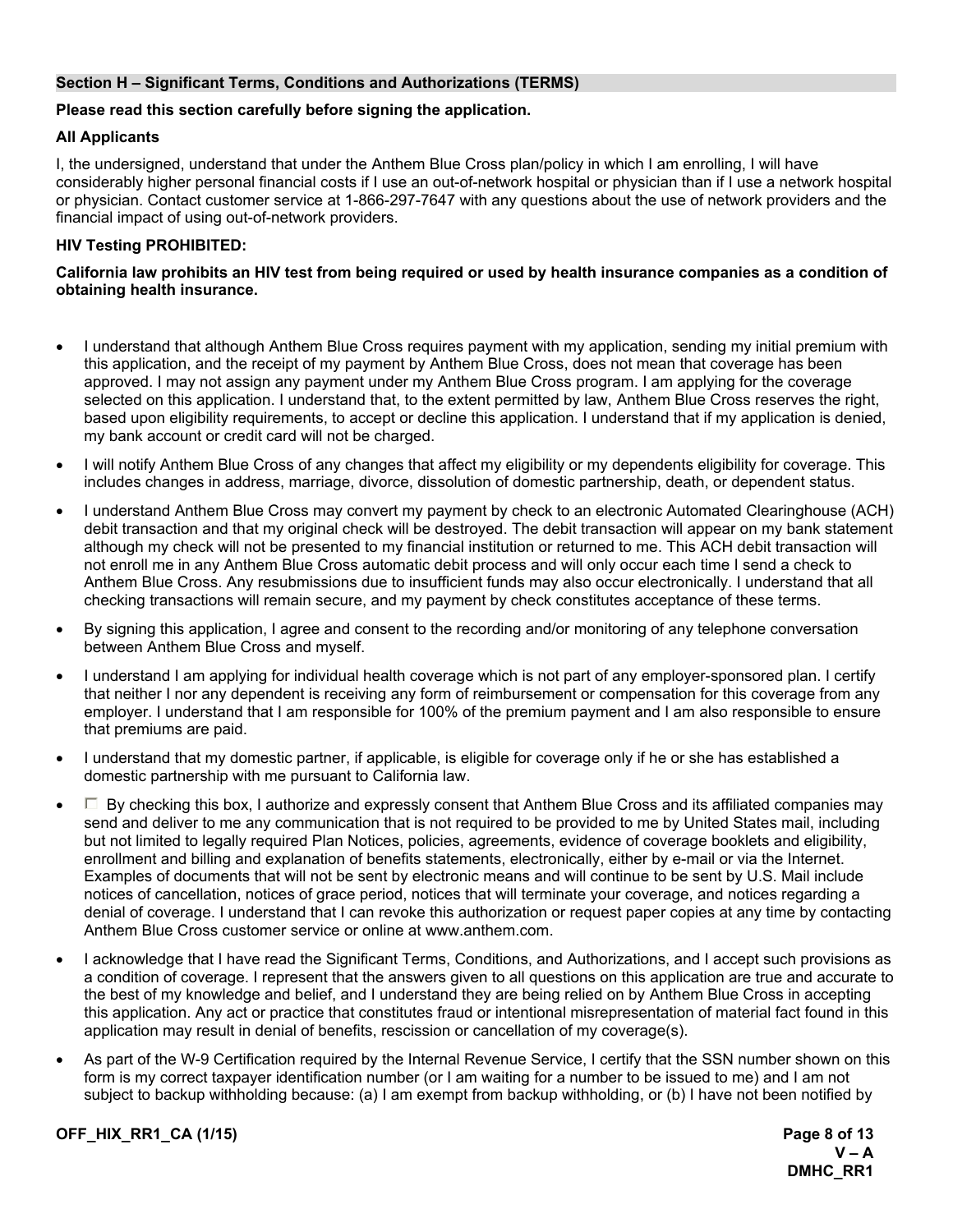the Internal Revenue Service (IRS) that I am subject to backup withholding as a result of a failure to report all interest or dividends, or (c) the IRS has notified me that I am no longer subject to backup withholding.

I give this authorization for and on behalf of any eligible dependents and myself if covered by Anthem Blue Cross. I am acting as their agent and representative.

This application shall be altered solely by the applicant or with his or her written consent.

#### **Rescission of Membership**

Every applicant age 18 or older acknowledges the following: I have provided true and complete answers to all questions in the application to the best of my knowledge and understand that all answers are important and will be considered in the acceptance or denial of this application. I understand that all information I know, that is responsive to a question on this application, must be provided in my answers consistent with California law. If Anthem Blue Cross discovers that you committed an act or practice that constitutes fraud, or intentional misrepresentation of material fact is found in this application, Anthem Blue Cross may rescind my plan/policy within the first 24 months from my effective date. I understand this means that Anthem Blue Cross will revoke my plan/policy as if it never existed back to the original Effective Date.

The primary applicant additionally acknowledges the following: All of my dependents listed on this application who are 18 years of age or older have read this application and have provided complete and accurate information for this application to the best of my knowledge and have signed the application below. Also, to the best of my knowledge and belief, I have done everything necessary to be able to assure you that all information about all applicants, including my children under the age of 18, listed on this application is true and complete. Anthem Blue Cross may deny or rescind the entire plan/policy if it discovers that you committed an act or practice that constitutes fraud, or intentional misrepresentation of material fact is found in this application. Enrollees/insureds other than the individual(s) whose information led to the rescission on such plans/policies may be able to obtain coverage as set forth in the section **Eligibility following Rescission.** 

I understand that if my plan/policy is rescinded, I will be sent written notice that will explain the basis for the decision and my appeal rights. I have the option to submit a new application in the future to be considered for benefits. I also understand that, consistent with California law, I will be required to pay for any services Anthem Blue Cross paid on my behalf and that Anthem Blue Cross will refund any premium paid by me, less my medical expenses that Anthem Blue Cross paid.

#### **Eligibility following Rescission**

For individual plans/policies that have been rescinded, eligible enrollees/insureds other than the individual(s) whose information led to the rescission on such plans/policies may continue coverage, without medical underwriting, in one of the following ways:

- · enroll in a new individual plan/policy that provides the most equivalent benefits, or
- remain covered under the individual plan/policy that was rescinded.

In either instance, premium rates may be revised to reflect the number of persons on the plan/policy.

Anthem Blue Cross will notify in writing all enrollees/insureds of the right to coverage under an individual plan/policy, at a minimum, when it rescinds the individual plan/policy.

Anthem Blue Cross will provide 60 days for enrollees to accept the offered new individual plan/policy and this contract shall be effective as of the effective date of the original plan/policy and there shall be no lapse in coverage.

To the best of my information and belief, I have personally read and attest to the completeness and validity of the information provided on this application.

If I am accepted, this application will become part of the plan contract/policy between Anthem Blue Cross and me.

I, and any enrolled family members, agree to abide by the terms of that plan contract/policy. With the exception of minors and persons for whom this application has been interpreted (a signed Statement of Accountability must be attached, see Section J). If an Applicant does not read English, the interpreter must sign and submit a Statement of Accountability for interpreting this entire application (see Section J).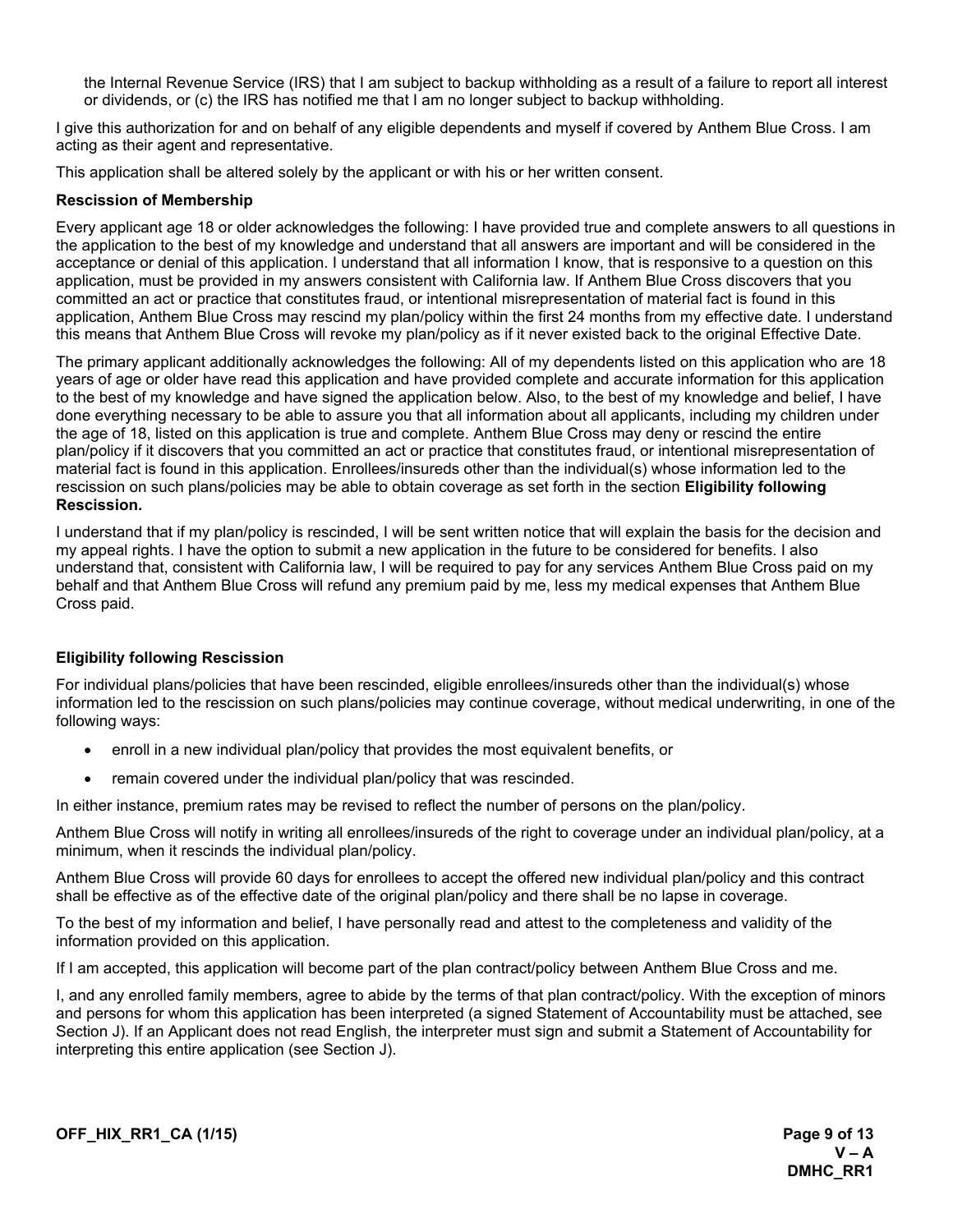### **REQUIREMENT FOR BINDING ARBITRATION**

YOU AND ANTHEM BLUE CROSS AGREE TO BINDING ARBITRATION TO SETTLE ALL DISPUTES INCLUDING BUT NOT LIMITED TO DISPUTES RELATING TO THE DELIVERY OF SERVICE UNDER THE PLAN/POLICY AND/OR ANY OTHER ISSUES RELATED TO THE PLAN /POLICY AND CLAIMS OF MEDICAL MALPRACTICE, IF THE AMOUNT IN DISPUTE EXCEEDS THE JURISDICTIONAL LIMIT OF SMALL CLAIMS COURT AND THE DISPUTE CAN BE SUBMITTED TO BINDING ARBITRATION UNDER APPLICABLE FEDERAL AND STATE LAW, INCLUDING BUT NOT LIMITED TO, THE PATIENT PROTECTION AND AFFORDABLE CARE ACT. IT IS UNDERSTOOD THAT ANY DISPUTE INCLUDING DISPUTES RELATING TO THE DELIVERY OF SERVICES UNDER THE PLAN/POLICY AND/OR ANY OTHER ISSUES RELATED TO THE PLAN/POLICY, INCLUDING ANY DISPUTE AS TO MEDICAL MALPRACTICE, THAT IS AS TO WHETHER ANY MEDICAL SERVICES RENDERED UNDER THIS CONTRACT WERE UNNECESSARY OR UNAUTHORIZED OR WERE IMPROPERLY, NEGLIGENTLY OR INCOMPETENTLY RENDERED, WILL BE DETERMINED BY SUBMISSION TO ARBITRATION AS PERMITTED AND PROVIDED BY FEDERAL AND CALIFORNIA LAW, INCLUDING BUT NOT LIMITED TO, THE PATIENT PROTECTION AND AFFORDABLE CARE ACT AND NOT BY A LAWSUIT OR RESORT TO COURT PROCESS EXCEPT AS CALIFORNIA LAW PROVIDES FOR JUDICIAL REVIEW OF ARBITRATION PROCEEDINGS. BOTH PARTIES TO THIS CONTRACT, BY ENTERING INTO IT, ARE GIVING UP THEIR CONSTITUTIONAL RIGHT TO HAVE ANY SUCH DISPUTE DECIDED IN A COURT OF LAW BEFORE A JURY, AND INSTEAD ARE ACCEPTING THE USE OF ARBITRATION. YOU, ANTHEM BLUE CROSS AGREE THAT EACH MAY BRING CLAIMS AGAINST THE OTHER ONLY IN YOUR OR ITS INDIVIDUAL CAPACITY, AND NOT AS A PLAINTIFF OR CLASS MEMBER IN ANY PURPORTED CLASS OR REPRESENTATIVE PROCEEDING. THIS MEANS THAT YOU AND ANTHEM BLUE CROSS ARE WAIVING THE RIGHT TO A JURY TRIAL AND/OR TO PARTICIPATE IN A CLASS ACTION FOR BOTH MEDICAL MALPRACTICE CLAIMS, AND ANY OTHER DISPUTES INCLUDING DISPUTES RELATING TO THE DELIVERY OF SERVICE UNDER THE PLAN/POLICY OR ANY OTHER ISSUES RELATED TO THE PLAN/POLICY.

|                            | Signature of Applicant* or Legal Representative<br>$\times$                                                                       | Date |
|----------------------------|-----------------------------------------------------------------------------------------------------------------------------------|------|
| <b>SIGN</b><br><b>HERE</b> | Signature of Spouse or Domestic Partner or Dependent Child(ren) age 18 or over (if to be<br>covered) or Legal Representative<br>Х | Date |
|                            | Signature of Dependent Child(ren) age 18 or over (if to be covered)<br>$\times$                                                   | Date |

*\* (or Custodial Parent's or Guardian's signature if applicant is under age 18)*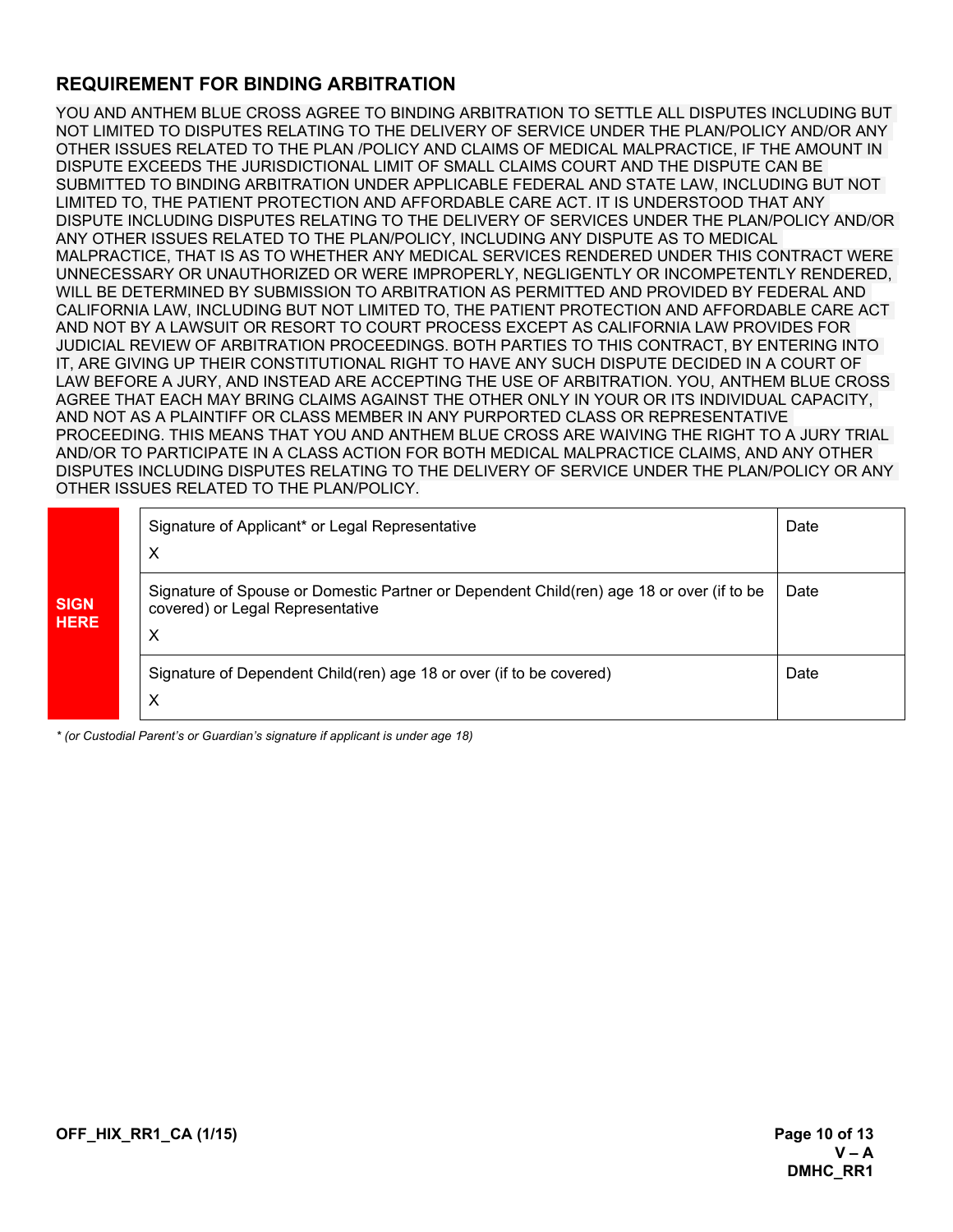#### **Section I – Agent/Broker Certification**

#### **Please check one of the following and complete the information below:**

 $\Box$  I have not had any interactions whatsoever with this applicant either by phone, e-mail or in person and did not provide any information, advise or assist the applicant in any manner in providing answers or responses to any questions in the application.

 $\Box$  I assisted the applicant in submitting this application. To the best of my knowledge, the information on this application is complete and accurate. I explained to the applicant, in easy-to-understand language, the risk to the applicant of providing inaccurate information and the applicant understood the explanation.

**NOTICE:** If you state any material fact that you know to be false, you are subject to a civil penalty of up to ten thousand dollars (\$10,000), as authorized under California Health and Safety Code Section 1389.8(c)/Insurance Code Section 10119.3.

#### **I certify to the best of my knowledge and belief, the responses herein are accurate.**

| Agent/Broker Signature                        |                      |                         |                                                                      |                     | Date       |
|-----------------------------------------------|----------------------|-------------------------|----------------------------------------------------------------------|---------------------|------------|
| X                                             |                      |                         |                                                                      |                     |            |
| Agent/Broker Name (please print)              |                      |                         | Agent/Broker Street Address/Suite No./Personal Mail Box (PMB)<br>No. |                     |            |
| TERRIE BOLYARD<br>320 E YOSEMITE AVE SUIE 101 |                      |                         |                                                                      |                     |            |
| Agent/Broker ID/TIN                           | Agency ID/Parent TIN |                         | City                                                                 | State               | <b>ZIP</b> |
| 205426269                                     | 205426269            |                         | <b>MERCED</b>                                                        | CA.                 | 95340      |
| Agent/Broker Phone No.                        |                      | Agent/Broker Fax No.    |                                                                      | Agent/Broker E-mail |            |
| 8662841448<br>2093853343                      |                      |                         | TERALYN@POLICYPLEASE.COM                                             |                     |            |
| GA (if applicable)                            |                      | GA code (if applicable) |                                                                      |                     |            |
|                                               |                      |                         |                                                                      |                     |            |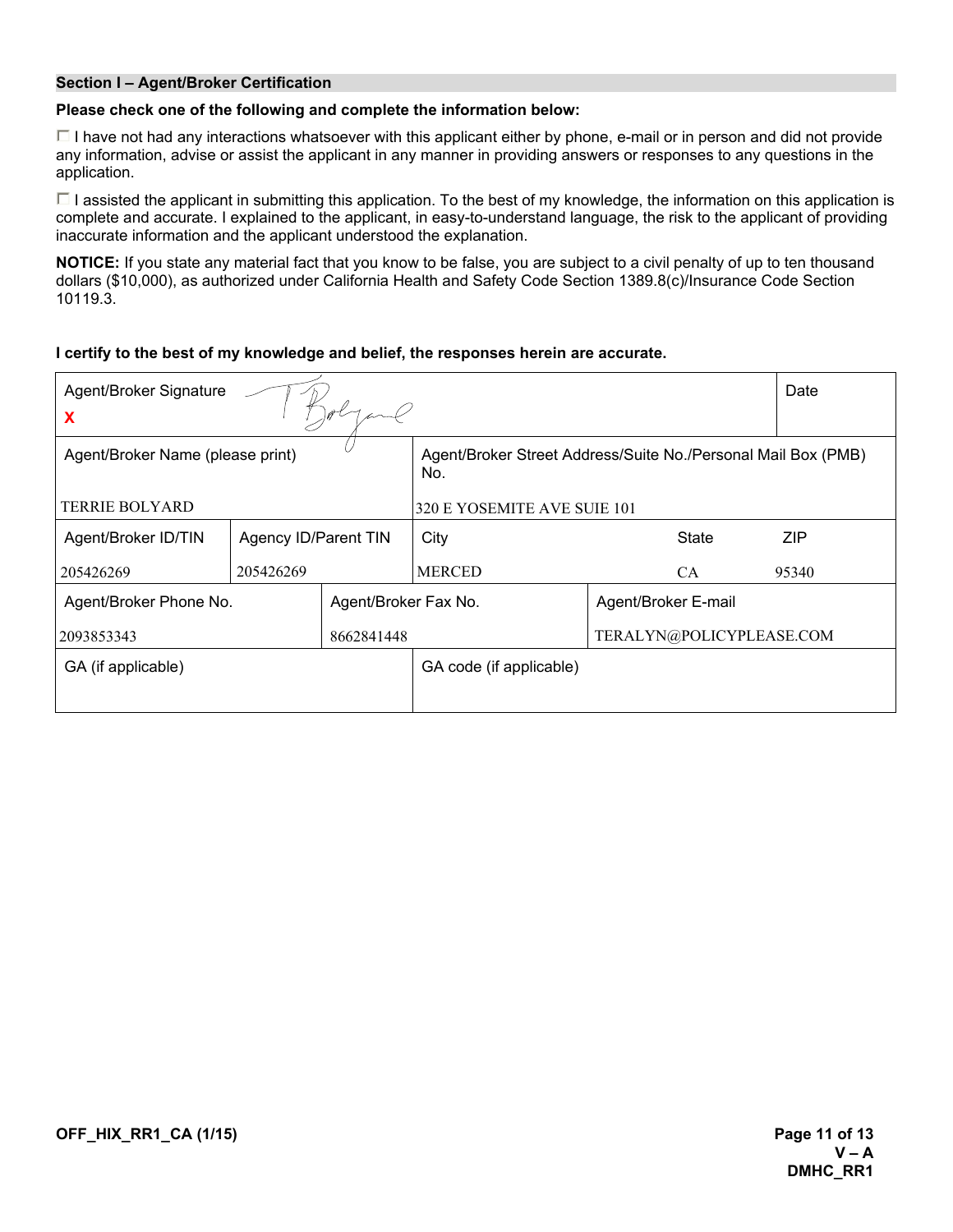#### **Section J – Statement of Accountability**

**Primary Applicant's Name:** 

**To be completed when the applicant cannot complete application.**

*NOTE: Interpreter must be 18 years or older to translate the application on behalf of the applicant.* 

| personally read and completed this Individual Application for the                                                                                                                           |                                            |         |                                                                                                                            |  |  |  |  |
|---------------------------------------------------------------------------------------------------------------------------------------------------------------------------------------------|--------------------------------------------|---------|----------------------------------------------------------------------------------------------------------------------------|--|--|--|--|
| $\Box$ Applicant does not read<br>English                                                                                                                                                   | $\Box$ Applicant does not speak<br>English | English | $\Box$ Applicant does not write $\Box$ Applicant is Limited<br><b>English Proficient</b>                                   |  |  |  |  |
| $\Box$ Other (explain): $\Box$                                                                                                                                                              |                                            |         |                                                                                                                            |  |  |  |  |
| medical history disclosed by the:                                                                                                                                                           |                                            |         | I interpreted the contents of this form and to the best of my knowledge obtained and listed all the requested personal and |  |  |  |  |
| $\Box$ Applicant Or by:                                                                                                                                                                     |                                            |         |                                                                                                                            |  |  |  |  |
| I also interpreted and fully explained the "Application Understandings, Conditions and Agreement," the<br>"Authorization for Use of Protected Health Information" and the "Payment Method." |                                            |         |                                                                                                                            |  |  |  |  |
| Signature of Interpreter (Required)<br>Today's Date (Required)                                                                                                                              |                                            |         |                                                                                                                            |  |  |  |  |
| X                                                                                                                                                                                           |                                            |         |                                                                                                                            |  |  |  |  |
| I confirm that the application was interpreted on my behalf.                                                                                                                                |                                            |         |                                                                                                                            |  |  |  |  |
| Signature of Applicant (Required)                                                                                                                                                           |                                            |         | Today's Date (Required)                                                                                                    |  |  |  |  |
| X                                                                                                                                                                                           |                                            |         |                                                                                                                            |  |  |  |  |
| Language interpreted (e.g. Spanish):                                                                                                                                                        |                                            |         |                                                                                                                            |  |  |  |  |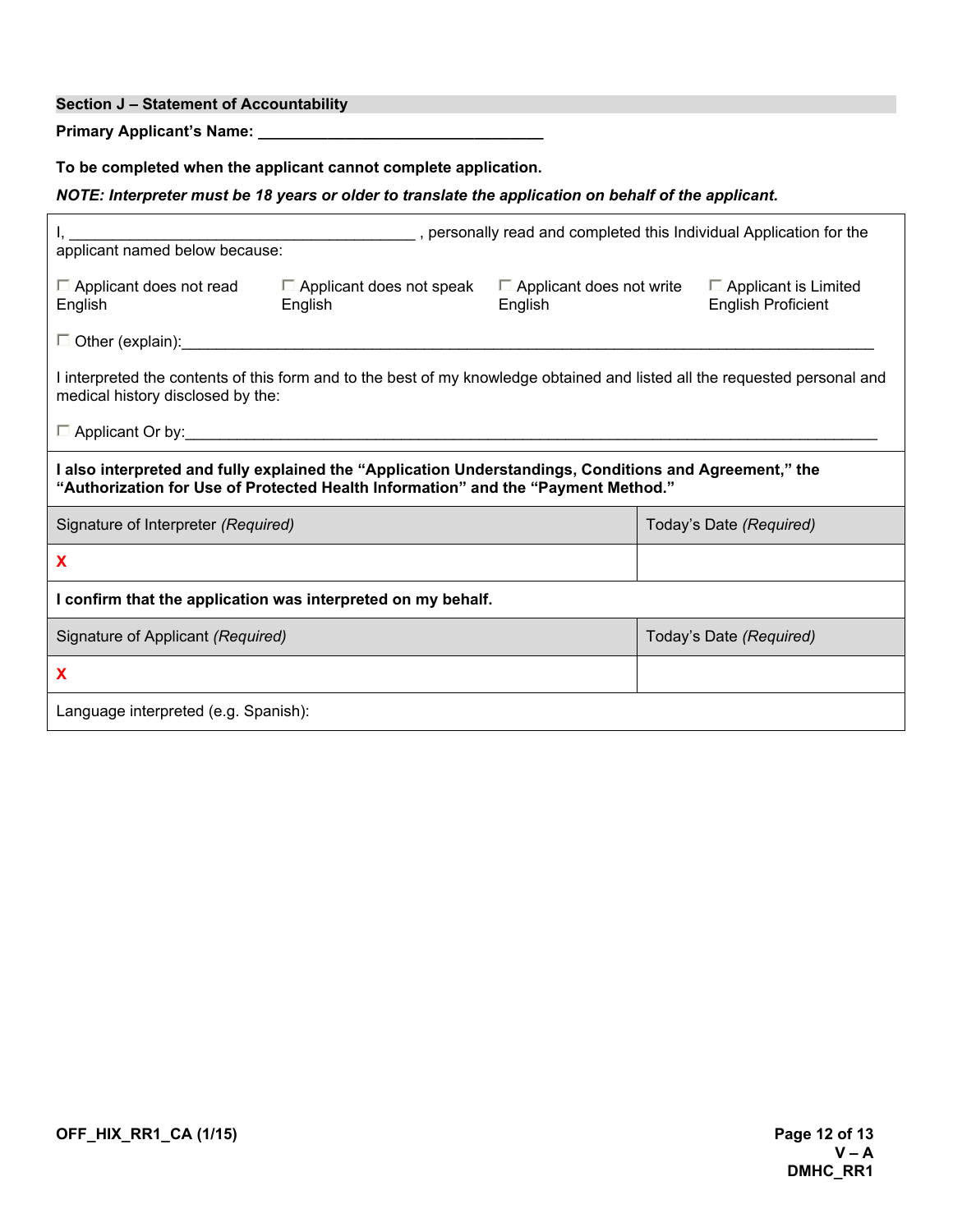

Please mail this application to the following address:

**Anthem Blue Cross P.O. Box 9041 Oxnard, CA 93031-9041**

Or

**Fax to: 1 (800) 327-9255** 

**Anthem Blue Cross is the trade name of Blue Cross of California. Independent licensee of the Blue Cross Association. ®ANTHEM is a registered trademark of Anthem Insurance Companies, Inc. The Blue Cross name and symbol are registered marks of the Blue Cross** 

**OFF\_HIX\_RR1\_CA (1/15) Page 13 of 13**